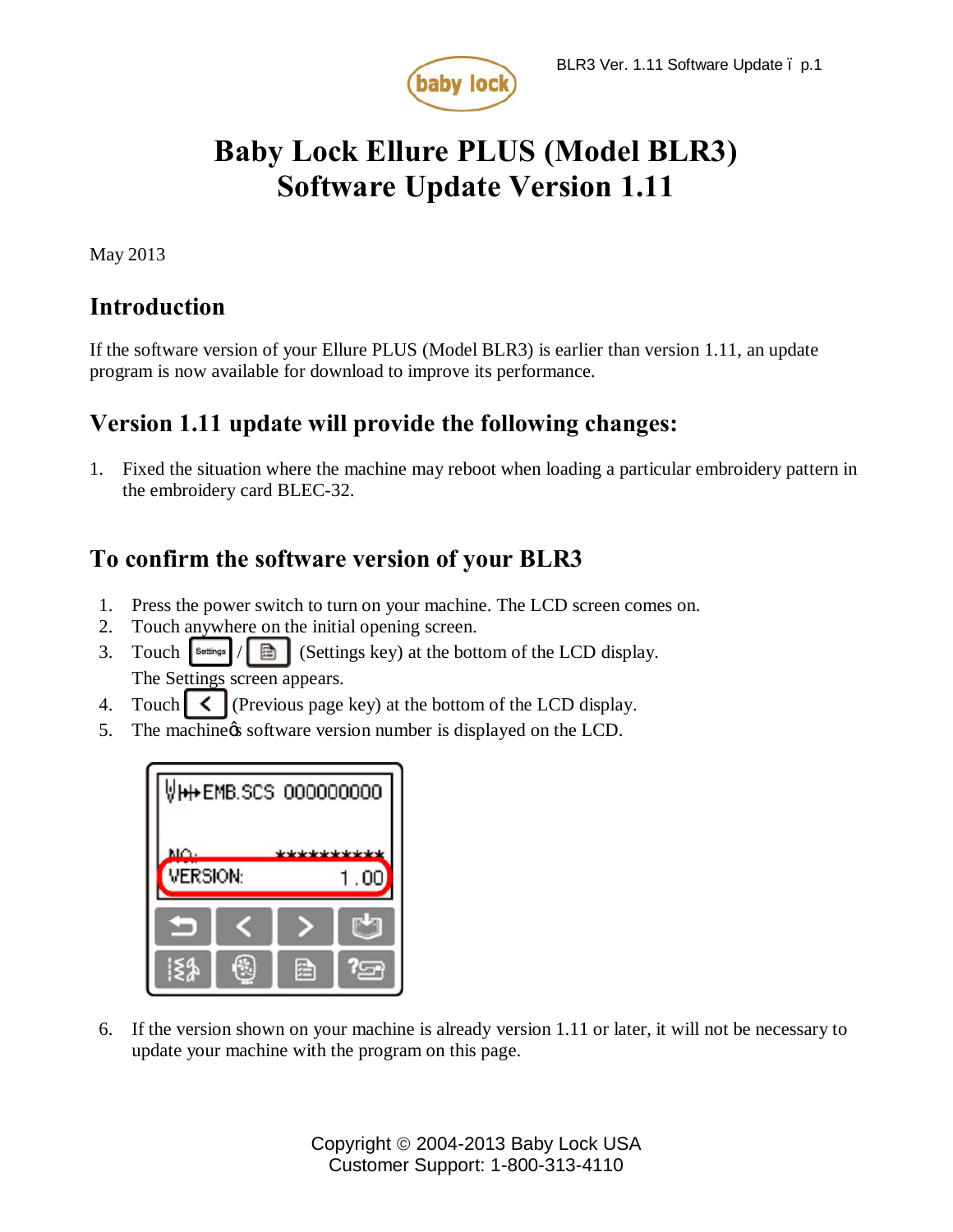

### **How to download the update program**

- 1. Create a temporary folder (ex. C:\Temp) on your computer to save the update program file to be downloaded.
- 2. Click the  $\delta$ DOWNLOAD FILE $\ddot{o}$  below.
- 3. Select the previously created temporary folder (ex. C:\Temp) where the downloaded file should be stored.
- 4. Download the file.

**[Download FILE](http://media.babylock.com/updates/fushctn111a.up5)** (UP5 File size: 3.18 MB)

## **How to update your machine's software**

You can use USB media and a computer to download software updates for your sewing machine. Follow the procedure described in the instruction manual.

**[Instruction PDF](http://www.babylock.com/ftp/whitepapers/BLR3_Instructions.pdf)** (File size: 64 KB)

### **\* \* \* NOTE \* \* \***

 $\triangleright$  When using USB media to update the machiness software, check that no data other than the update file is saved on the USB media being used.